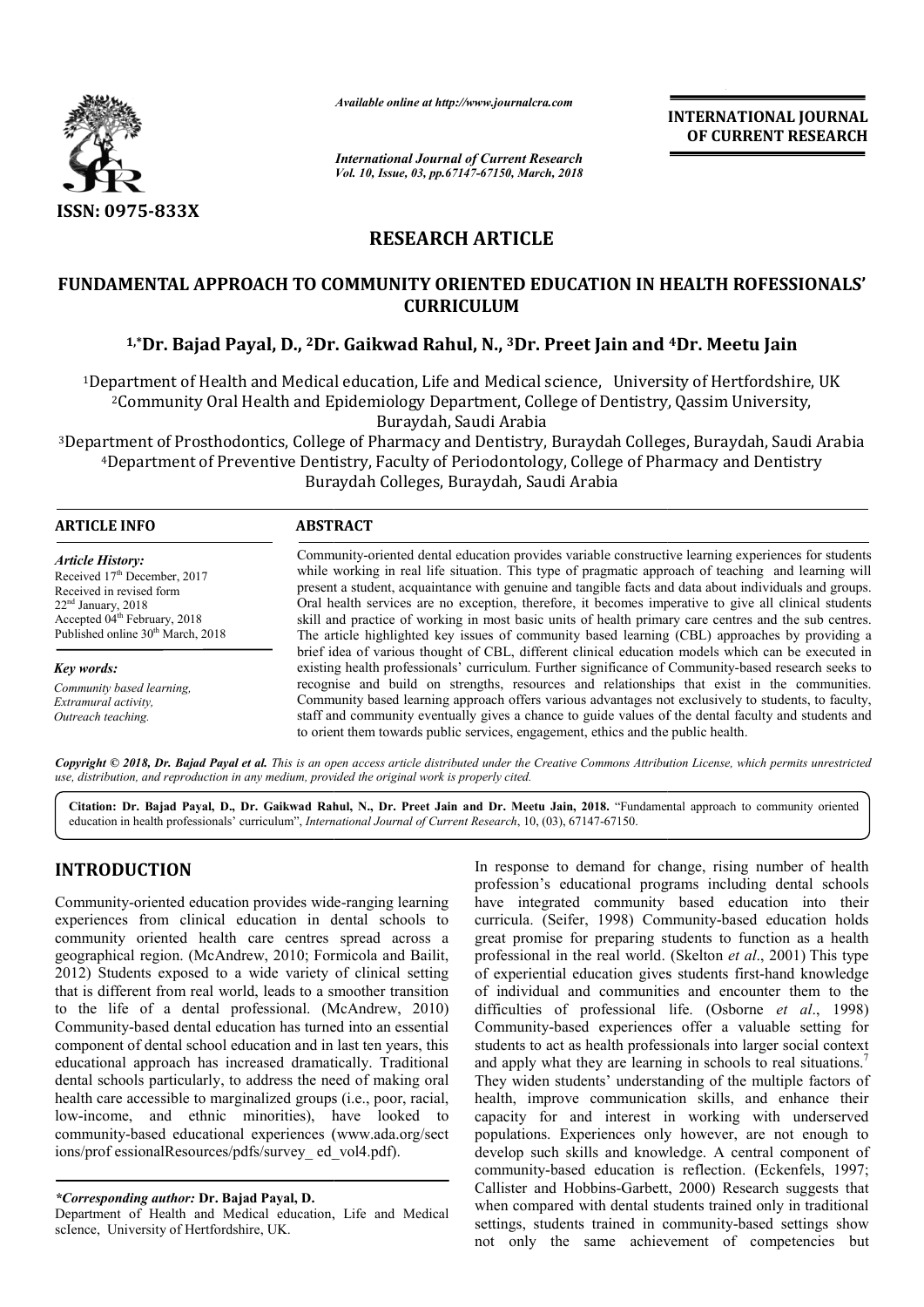"appreciably higher clinical skills and on-time graduation rates.<sup>9</sup> Community oriented activity, needs enhanced education in professionalism, communication skills, and cultural awareness. (Strauss *et al*., 2010) The social, community, behavioural and public health sciences provide key intellectual and interdisciplinary contributions to this educational procedure, facilitating students' understanding and enhancing their experience in providing clinical care to communities (Holmes *et al*., 2003). This is not the only reason, virtually in all countries, dentistry is highly based on primary care. Most of the healthcare is delivered in local clinics and other establishments rather than in university clinics and teaching hospitals. Oral health care is no exception. It is therefore, logical to give all clinical students experience of working in primary care centres away from their alma mater during their pre-licensing training centre. (Eaton *et al*., 2003) Exposing students to such opportunities in initial years of their education appears to shape how they define their careers and their ethical responsibilities. As students have moved beyond dental school walls, it has turned out to be obvious that, to perform optimally in community settings, they require extra preparation in areas beyond their indispensable technical skills.<sup>9</sup> As far as dental undergraduate education is concerned, it has been recommended that the dental students themselves, their teachers (faculty), the universities, local, regional and national governments and, above all, patients advantage from outreach teaching (Holmes *et al*., 2003).

### **History of community-based teaching programs**

The establishment of community-based learning was laid in the late 19th century when Jane Addams and friends built Hull House in Chicago, introduced on a philosophy of service to society through direct engagement with the community. (Jane Addams, 1894) In the early 20th century, John Dewey created intellectual foundations of service learning through his writings. (http://www.utm.edu/research/iep/d/dewey.htm) In the 1950s, the Citizenship Education Project (CEP) at Teacher's College set the system for "active learning" which was followed by numerous state and national reports on educational reform to upgrade relevancy to the broader society in the 1970s. Many states and local boards of education and schools executed service-learning programs or required volunteer services for graduation. (Bringle and Kremer, 1993) The Institute of Medicine report Dental Education at the Crossroads in 1995 require an expansion in community-based experiences for dental students. (Holmes *et al*., 2003) Further in 1999, a feasibility study on community-based dental education programs called as the Macy Project found was implemented. Over the past decade, the pattern to incorporate Community based dental education (CBDE) as a part of the clinical curriculum has gained momentum. In 2009, a report of dental school curriculum trends found that the most significant change has been the increase in time that students spend in community clinics and practices. The number of schools with twenty-five or more days in community rotations raised from eight to twenty-two. Additionally, the Commission on Dental Accreditation now recommends that community-based dental education should be a huge component of the clinical education of all dental students. (Feldman *et al*., 1997) Community based learning can address areas as such critical thinking, communication, professionalism, health promotion and disease prevention, informatics, practice management and patient care which are included in the ADEA (American Dental Education Association) Competencies for the New General Dentist as well as CODA Standards. (Hood, 2009)

### **Components of Community-Based Learning according to the Campus Outreach Opportunity League (COOL):**

Prior to providing oral health care to population in need, community based learning programs need specific academic and curricular preparation that is in addition to the traditional curriculum. In order to meet the learning goals of community learning approach, dental students need to be able to interact and communicate effectively with the patients.

### **Critical elements include**

**Training and orientation:** Orientation and training are important first steps for any service experience. Students, faculty, and community members should be provided with proper training and information that will help to prepare for the experience.

**Community voice / student voice:** Both community and student voices are essential in providing well-structured and beneficial community-based learning projects. Make sure that both stakeholders are represented in the planning process.

**Thoughtful Action:** It refers to the clue that the service being done is essential and valuable to the community itself. When service is not perceived as essential and valuable, students and community members will quickly lose motivation for the service and the partnership.

**Reflection:** Reflection is a crucial component of the community-based learning experience and works as a vehicle to service experience and academic work.

Evaluation and Improvement: Evaluation measures both the impact of the students' learning experience and the effectiveness of the services in the community.

### **Reflection is a vital to community experience**

Reflection is a vital component of community-based learning consequently making it one of the principal keys to practical designing & implementation of community-based learning curriculum. Reflection thus result in learning experience for student more purposeful and memorable. Various critical reflection activities engage students the deeper meaning behind the service they have provided to community. (http://morgridg e.wisc.edu/programs/servicelearning/Faculty-Definition.htm) It can also help students develop critical thinking and problemsolving skills as well as a resilient service ethic. In dental curriculum, community-based dental education is a type of experiential learning that offers students with clinical opportunities in community settings. (Smith and Irby, 1997) However, this cannot be achieved by simply sending students to a community setting; rather, through this experience, students improve their obligation and understanding of the larger social economic, and cultural factors of oral healthcare. The concept of reflection is hidden in experiential learning. Impact of learning is totally depending on community experiences and that do not involve formal reflection otherwise it would be intrinsically limited. (Heise *et al*., 1976) There are various rewards of self-reflection which can be achieved by community oriented activities. First and foremost, it enhances self awareness, further, itdevelopsa sense of community, it helps in achieving greater cultural competency and sensitivity and empowering students to continue to serve the community.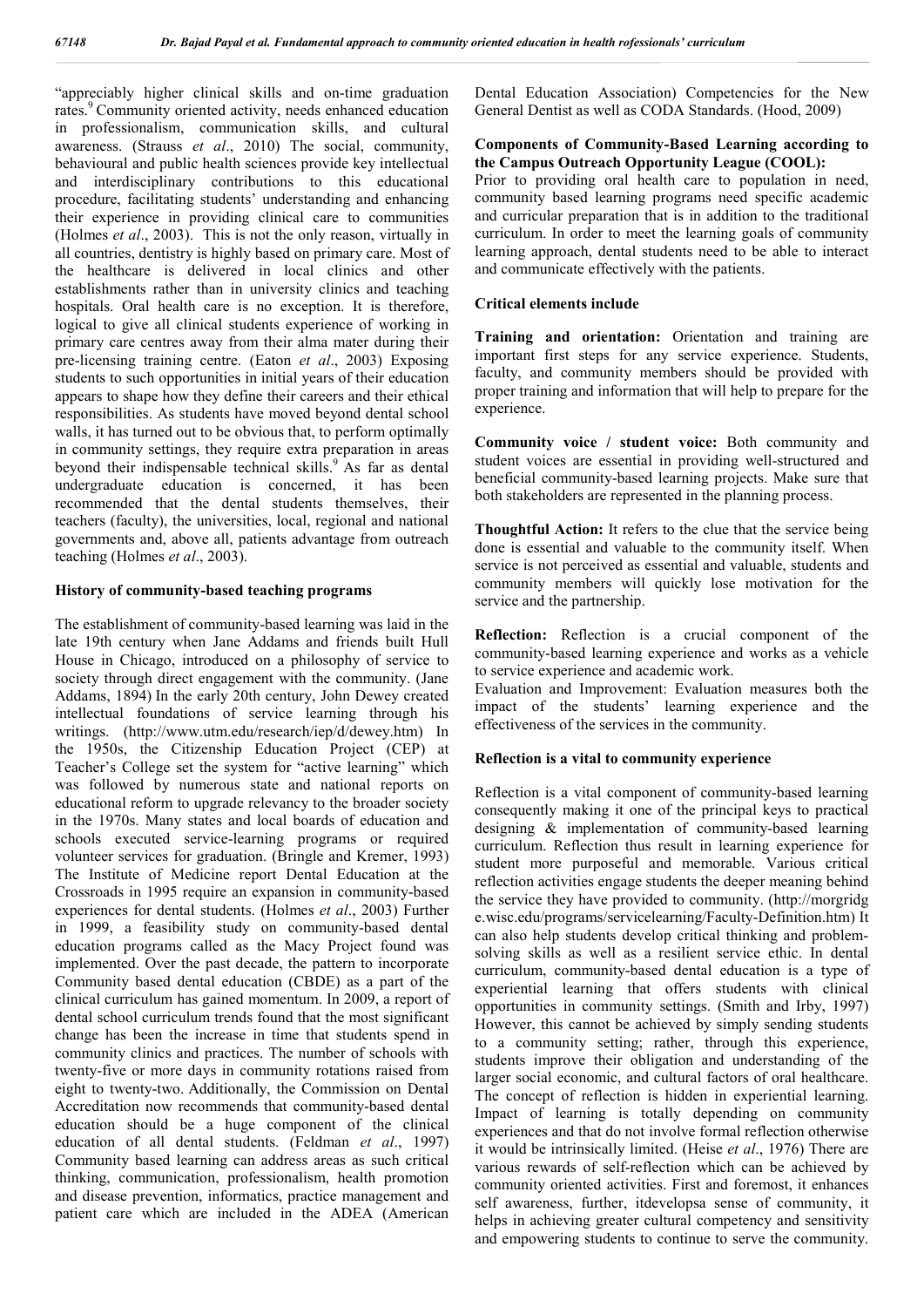Reflection can occur in various form and can be easily implemented in health professionals' curriculum. Various reflection methods such as small-group work, writing reflective essays on last community visit, role plays, artistic projects, guided journals, electronic discussion groups, presentations, case studies, problem-solving papers and portfolios can lead to higher level of cognitive thinking among students. (http://morgridge.wisc.edu/programs/servicelearning /StudentsBenefitsAndDef.html; Heffernan, 2001; Atchison *et al*., 2009; Davidson *et al*., 2007)

### **Models of Community-Based Learning**

(Heffernan, 2001) While revising your course, remember that community-based learning can be implemented in various ways, depending on your course learning outcomes and preferred method of teaching. Below are the six most common methods of integrating service into existing curriculum. Discipline-Based Model: In this model, throughout the semester students are expected to have a presence in the community and reflect on their experiences on a regular basis. The connection between course content and community experience must be made very clear to students. Problem-Based Model: In this model, students are working as consultant for a client in community. Students understand a particular community problem or need make recommendations or develop a solution to the problem while working with community. Although it can be highly effective for some disciplines, caution is needed when using this model for nonclinical subjects.

#### **Capstone Course Model**

Its suits subjects of majors and minors in a given discipline and are almost covered in their final year. Students have to apply the knowledge they have obtained throughout their course work and combine it with relevant community work.

#### **Service Internship**

This approach is more penetrating than community-based learning approach. Here students working as many as 10-20 hours per week in a community. Service internships focus on reciprocity: the idea that the student and community benefit equally from the experience.

### **Independent Study Model**

Here students can enrol to an additional course credit by making distinctive arrangements with the instructor to complete extra work or explore a subject more in-depth. The course instructor serves as the guide for this alternative.

#### **Undergraduate Community-Based Action Research Model**

Community-based research is similar to an independent study option. This approach can be effective with groups of students or small classes. Students work closely with faculty members to learn research methodology while serving communities.

#### **The Practice of Community based research**

Community-based research looks for strengths, weakness, resources and relationships that present within communities. It develops a social relationship that contribute to the ability of community members to work together to improve health. Few characteristic need to be followed while planning community based research for universities. First of all, community research should respond to needs of the community that they see as priority, rather than addressing questions hypothesised within the university. Further, it should integrate knowledge and interventions for mutual benefits of all partners, which as a consequence, will encourage a co-learning and empowering process that attends to social inequalities. It establishes the trust and infrastructure needed for conducting research and creating comprehensive interventions and ultimately, improve the relationship with the community. Finally, Communitybased research needs to disseminate findings and knowledge gained to all partners involved, in a language that is understandable to all layman. (http://morgridge.wisc.edu/pro grams/service learning/StudentsBenefitsAndDef.html)

#### **Effect of Community Oriented Education**

Many studies have been done to assess the impact of community-based learning and its benefits to students. This approach helps in the personal development of students such as a sense of personal efficacy, spiritual growth, personal identity, and moral growth. It also helps in facilitating cultural and racial understanding. Students or faculty report that this approach improves students' ability to apply what they have learned in the "real world." (http://morgridge.wisc.edu/progr ams/servicelearning/StudentsBenefitsAndDef.html; Atchison *et al*., 2009; Davidson *et al*., 2007) . Community oriented learning not only benefits students, but it also has tremendous potential to benefit faculty, staff and communities. It serves as a potential tool for faculty to review and alter their teaching and learning methodologies. It increases opportunities for professional recognition and rewards. (http://morgridge. wisc. edu/programs/servicelearning/Students BenefitsAndD ef.html; Heffernan, 2001) Community approach improves student confidence in tackling clinical situations. (Smith *et al*., 2006) It also improves student ability to understand a patient's social history and plan appropriate treatment. It helping students move to a more holistic consideration of the patient's needs and increasing their sense of professional competence. (Smith *et al*., 2006) Finally, it creates new alliances and partnerships with the University and supports the work of local organisation which is often understaffed and under-budgeted by providing resources. (http://morgridge.wisc.edu/programs /servicelearni ng/StudentsBenefitsAndDef.html)

#### **Conclusion**

Community oriented dental education has immense potential for affecting the values and behaviour of dental students by delivering health care to underprivileged populations. The effective integration of community based education into the health professionals' curriculum requires identification of key components of community learning by academic supervisors as well as students. Reflective components, evaluation and highly organized community based experiences ensure that student learning is maximized. The most important step is selection of appropriate model which can be implemented in existing health professionals' curriculum. The aptness of this selection eventually will orient values of the dental faculty and students towards public services, professionalism and the health of society as a whole.

## **REFERENCES**

American Dental Association. 2008–09 survey of dental education: curriculum, vol. 4. Chicago: American Dental